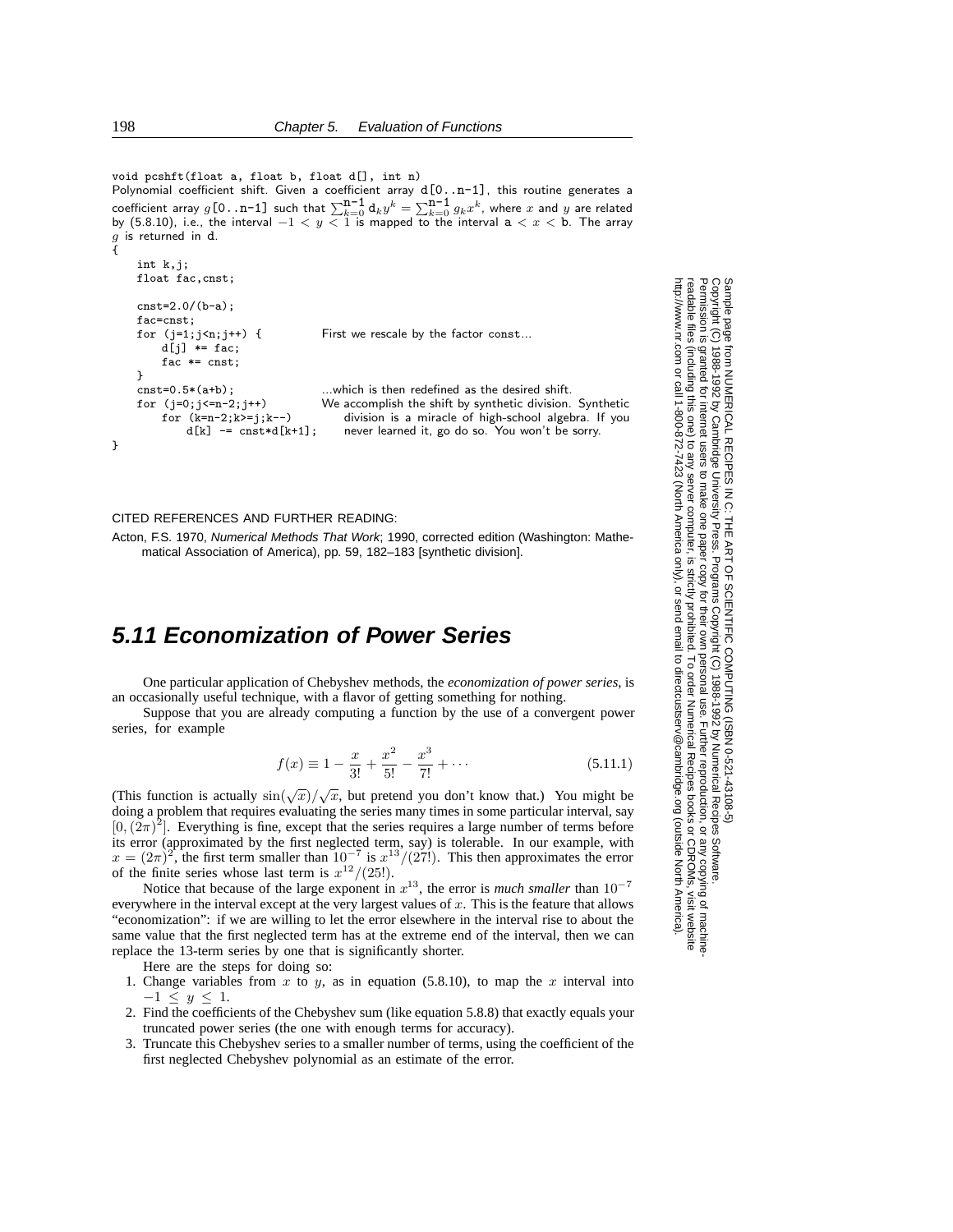5. Change variables back to  $x$ .

All of these steps can be done numerically, given the coefficients of the original power series expansion. The first step is exactly the inverse of the routine pcshft (§5.10), which mapped a polynomial from y (in the interval  $[-1, 1]$ ) to x (in the interval  $[a, b]$ ). But since equation (5.8.10) is a linear relation between x and y, one can also use pcshft for the inverse. The inverse of

$$
\texttt{pcshft}(a, b, d, \texttt{n})
$$

turns out to be (you can check this)

int j,jm,jp,k;

$$
\text{pcshft}\left(\frac{-2-b-a}{b-a},\frac{2-b-a}{b-a},\text{d},\text{n}\right)
$$

The second step requires the inverse operation to that done by the routine chebpc (which took Chebyshev coefficients into polynomial coefficients). The following routine, pccheb, accomplishes this, using the formula [1]

$$
x^{k} = \frac{1}{2^{k-1}} \left[ T_{k}(x) + {k \choose 1} T_{k-2}(x) + {k \choose 2} T_{k-4}(x) + \cdots \right]
$$
(5.11.2)

where the last term depends on whether  $k$  is even or odd,

$$
\cdots + \binom{k}{(k-1)/2} T_1(x) \quad (k \text{ odd}), \qquad \cdots + \frac{1}{2} \binom{k}{k/2} T_0(x) \quad (k \text{ even}). \tag{5.11.3}
$$

void pccheb(float d[], float c[], int n) Inverse of routine chebpc: given an array of polynomial coefficients d[0..n-1], returns an equivalent array of Chebyshev coefficients  $c[0..n-1]$ . {

```
float fac,pow;
pow=1.0; Will be powers of 2.
c[0] = 2.0 * d[0];for (k=1; k \le n; k++) { Loop over orders of x in the polynomial.<br>
c[k]=0.0; <br>
Zero corresponding order of Chebyshev.
                                 Zero corresponding order of Chebyshev.
    fac=d[k]/pow;
    jm=k;
    jp=1;
    for (j=k;j>=0;j-=2,jm--,jp++) {
    Increment this and lower orders of Chebyshev with the combinatorial coefficent times
    d[k]; see text for formula.
         c[j] += fac;fac *= ((float)jm)/((float)jp);}
    pow += pow;
}
```

```
}
```
The fourth and fifth steps are accomplished by the routines chebpc and pcshft, respectively. Here is how the procedure looks all together:

Permission is granted for internet users to make one paper copy for their own personal use. Further reproduction, or any copyin Copyright (C) 1988-1992 by Cambridge University Press.Programs Copyright (C) 1988-1992 by Numerical Recipes Software. Sample page from NUMERICAL RECIPES IN C: THE ART OF SCIENTIFIC COMPUTING (ISBN 0-521-43108-5) g of machinereadable files (including this one) to any servercomputer, is strictly prohibited. To order Numerical Recipes booksor CDROMs, visit website http://www.nr.com or call 1-800-872-7423 (North America only),or send email to directcustserv@cambridge.org (outside North America).